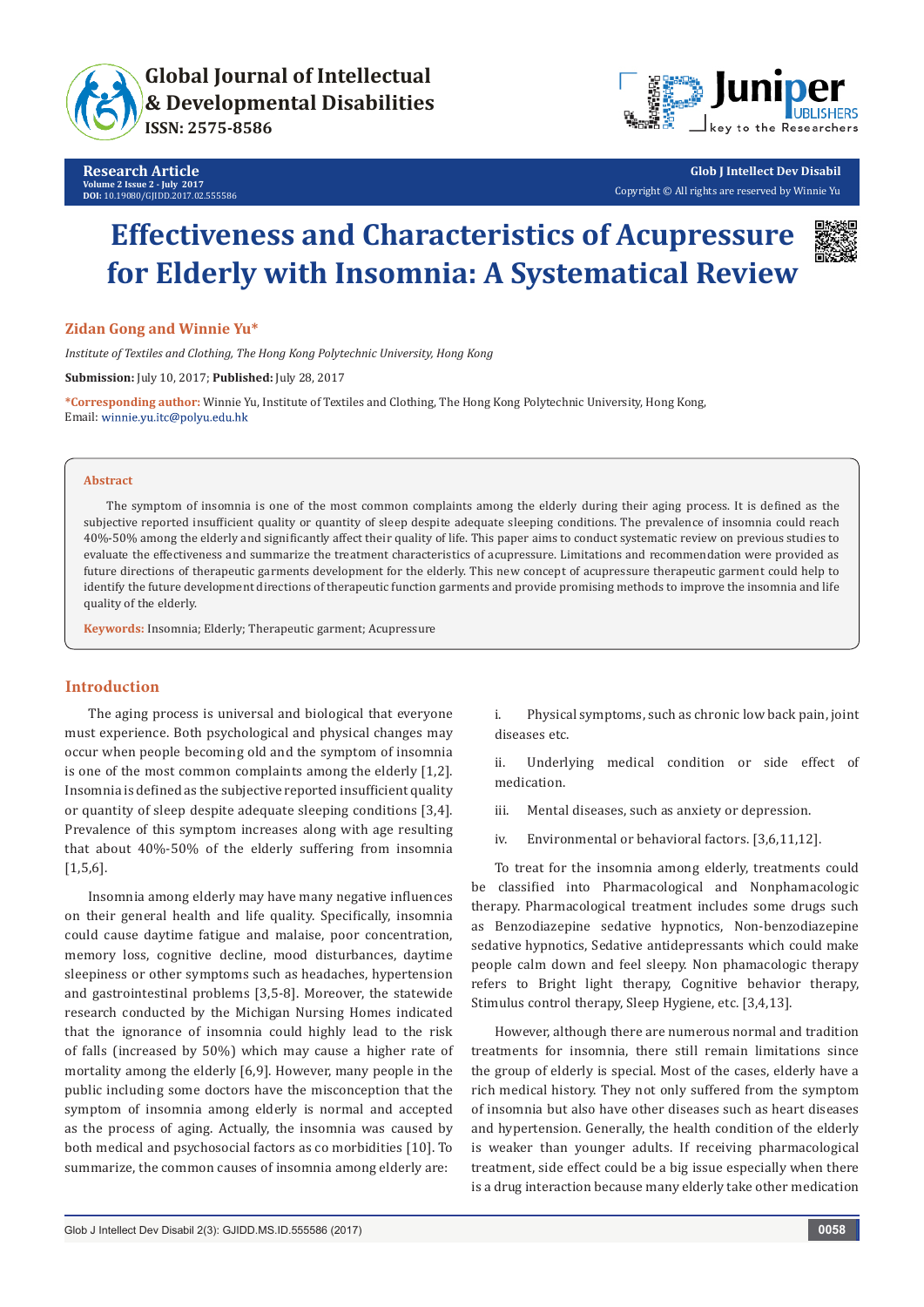for different diseases [14]. Then if non pharmacological treatment adopted, corresponding conditions including professional devices, room for treatment, consultants, etc. are required which cost much time and energy and cause much inconvenience. Thus, the alternative therapy of acupressure will be suitable for treating insomnia in the elderly. Acupressure belongs to the Traditional Chinese Medicine (TCM) as component of alternative treatments [15]. It was defined as a technique which applies pressure on acupoints on human body by using finger, palms or other devices to balance the vital energy flows called Qi through meridians [7,16,17]. This traditional treatment is gaining increasing popularity due to its non-invasive, non-side effect and home treatment nature. This paper specifically focus on the elderly with insomnia while consider the acupressure therapy. A systematical review was conducted to evaluate the effectiveness of acupressure and summarize the treatment characteristic as a preliminary study of acupressure therapeutic apparel development for the elderly with insomnia.

# **Methods**

# **Data sources and searches**

To start with systematic review, a literature search was conducted in March 2016 initially focusing on any available published research papers about acupressure for insomnia among elderly. Five databases including Medline, Science Direct, CINAHL, Cochrane Library, Chinese Academic Journals were accessed for paper searching using the Keywords: acupressure, acupoints, traditional Chinese massage, insomnia, sleep quality, sleep disorders, sleep disturbance, elderly, old people, silver group, aging people, senior citizen. Besides, additional publications were identified through other sources or hand searching.

### **Exclusion criteria**

A large number of research articles were collected for first and second scans. Articles which are not quite related to acupressure for elderly with insomnia must be excluded to simplify further analysis. Exclusion criteria are set up referring these points below:

i. Duplications

ii. Randomized and controlled design: articles do not have a randomized controlled trial will be excluded

iii. Sample size: less than 30 will be excluded

iv. Acupoints: articles have not noted specific acupressure points on human body will be excluded

v. Unsuitable symptoms: except insomnia, samples in research studies have other serious diseases such as cancer, stroke, Alzheimer, etc. should be excluded

vi. Unsuitable sample: studies focused on pregnant women, adolescents, bed-ridden elderly, psychiatric patients, etc. but not active elderly were excluded

vii. Unsuitable treatment: researches used needling acupuncture or used acupressure as an assistant of other therapies should be excluded

viii. Others: articles which are too general or conduct research unconventional or unorthodox, etc. will be excluded

# **Assessment of risk of bias**

Two evaluators (Gong and Ameersing) independently assessed the quality of selected trials according to the modified Jada Scale [18]. There are five questions set up in the scoring system:

- a. Described as randomized?
- b. Appropriate randomization method described?
- c. Intervention blinded to the subject?
- d. Intervention blinded to the evaluator?
- e. Description of withdrawals and dropouts?

Answer to each question should be a "Yes" or a "No" matching the score of 1 point or 0 point. Score of the modified Jada scale could range from 0 to 5 that higher score indicates lower risk of bias and higher quality of the trial.

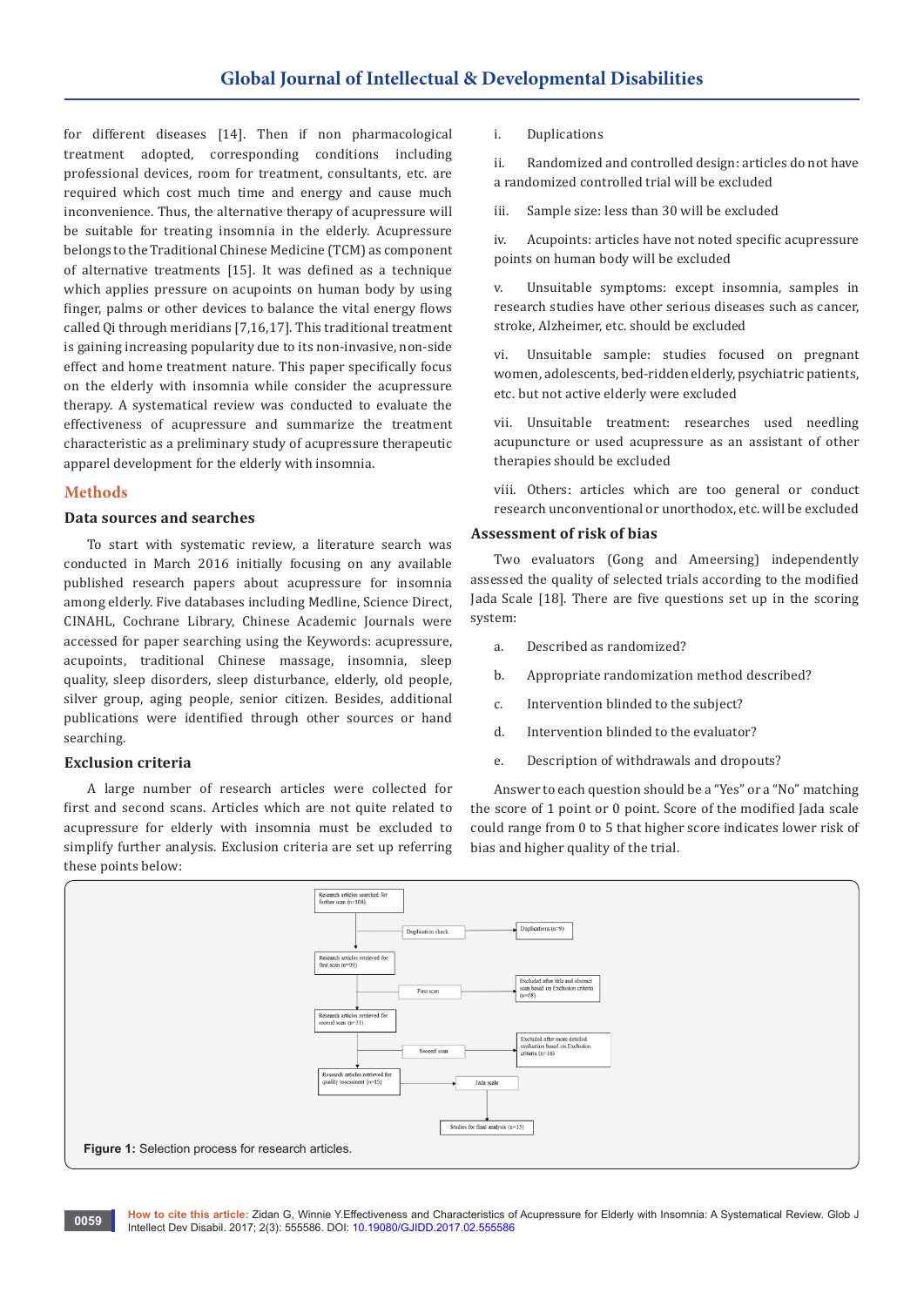# **Results and Discussion**

The literature search initially find 108 potential research articles for further scan based on the selection process in Figure 1. Specifically, 9 articles were excluded after the duplication check. Then the first san was conducted among the remaining 99 studies by reviewing the titles and abstracts followed by

the detailed evaluation of the second scan. Totally, there are 93 articles excluded in the whole scan process according to various exclusion criteria. Finally, 15clinical trial papers (3 from PubMed, 2 from Cochrane Library, 3 from Chinese Academic Journals, 4 from Science Direct, 2 from CINAHL and 1 from other sources) are remained for further analysis.

### **Quality assessment**

| Items /paper<br>No.                                 | 1              |                | $\overline{2}$ |                | 3            |                | $\overline{4}$ |                | 5            |                | 6            |                | $7\overline{ }$ |                | 8              |                | 9            |                | 10           |                | 11           |                | 12             |                | 13           |                | 14             |                |              | 15             |
|-----------------------------------------------------|----------------|----------------|----------------|----------------|--------------|----------------|----------------|----------------|--------------|----------------|--------------|----------------|-----------------|----------------|----------------|----------------|--------------|----------------|--------------|----------------|--------------|----------------|----------------|----------------|--------------|----------------|----------------|----------------|--------------|----------------|
| Evaluator                                           | E1             | E <sub>2</sub> | E <sub>1</sub> | E <sub>2</sub> | E1           | E <sub>2</sub> | E1             | E <sub>2</sub> | E1           | E <sub>2</sub> | E1           | E <sub>2</sub> | E1              | E <sub>2</sub> | E <sub>1</sub> | E <sub>2</sub> | E1           | E <sub>2</sub> | E1           | E <sub>2</sub> | E1           | E <sub>2</sub> | E <sub>1</sub> | E <sub>2</sub> | E1           | E <sub>2</sub> | E <sub>1</sub> | E <sub>2</sub> | E1           | E <sub>2</sub> |
| Described as<br>randomized                          | $\overline{1}$ | $\mathbf{1}$   | $\mathbf{1}$   | $\overline{1}$ | $\mathbf{1}$ | $\mathbf{1}$   | $\mathbf{1}$   | $\mathbf{1}$   | $\mathbf{1}$ | $\mathbf{1}$   | $\mathbf{1}$ | <sup>1</sup>   | $\mathbf{1}$    | $\overline{1}$ | <sup>1</sup>   | $\mathbf{1}$   | $\mathbf{1}$ | $\overline{1}$ | $\mathbf{1}$ | $\mathbf{1}$   | $\mathbf{1}$ | <sup>1</sup>   | $\mathbf{1}$   | $\mathbf{1}$   | $\mathbf{1}$ | $\mathbf{1}$   | $\mathbf{1}$   | <sup>1</sup>   | $\mathbf{1}$ | <sup>1</sup>   |
| Appropriate<br>randomization<br>method<br>described | 1              | $\overline{1}$ | 1              | $\mathbf{1}$   | 1            | 1              | $\mathbf{1}$   | -1             | -1           | <sup>1</sup>   | $\mathbf{1}$ | $\mathbf{1}$   | 1               | $\mathbf{1}$   | <sup>1</sup>   | 1              | -1           | -1             | <sup>1</sup> | $\mathbf{1}$   | $\mathbf{0}$ | $\overline{0}$ | 1              | $\mathbf{0}$   | $\mathbf{0}$ | $\mathbf{0}$   | <sup>1</sup>   | -1             | 1            | <sup>1</sup>   |
| Intervention<br>blinded to the<br>subject           | $\mathbf{1}$   | $\mathbf{1}$   | $\mathbf{1}$   | $\mathbf{1}$   | $\mathbf{0}$ | $\mathbf{0}$   | $\mathbf{1}$   | 1              | $\mathbf{1}$ | $\mathbf{1}$   | $\mathbf{1}$ | $\mathbf{1}$   | $\mathbf{1}$    | $\mathbf{1}$   | $\mathbf{0}$   | $\mathbf{0}$   | $\mathbf{1}$ | $\overline{1}$ | $\mathbf{1}$ | $\mathbf{0}$   | $\mathbf{0}$ | $\mathbf{0}$   | $\mathbf{0}$   | $\mathbf{0}$   | $\mathbf{0}$ | $\mathbf{0}$   | $\mathbf{0}$   | $\mathbf{0}$   | $\mathbf{0}$ | $\overline{0}$ |
| Intervention<br>blinded to the<br>evaluator         | $\mathbf{0}$   | $\mathbf{0}$   | <sup>1</sup>   | $\mathbf{1}$   | $\mathbf{0}$ | $\mathbf{0}$   | $\mathbf{1}$   | 1              | $\mathbf{1}$ | $\mathbf{1}$   | $\mathbf{1}$ | $\mathbf{1}$   | $\mathbf{1}$    | $\mathbf{1}$   | $\mathbf{0}$   | $\mathbf{0}$   | $\mathbf{1}$ | $\overline{1}$ | $\mathbf{1}$ | $\mathbf{0}$   | $\mathbf{0}$ | $\mathbf{0}$   | $\mathbf{0}$   | $\mathbf{0}$   | $\mathbf{0}$ | $\mathbf{0}$   | <sup>1</sup>   | $\mathbf{0}$   | $\mathbf{0}$ | $\overline{0}$ |
| Description of<br>withdrawals and<br>dropouts       |                | $\overline{1}$ | <sup>1</sup>   | $\mathbf{1}$   | $\mathbf{1}$ | $\mathbf{1}$   | $\mathbf{1}$   | <sup>1</sup>   | <sup>1</sup> | $\mathbf{1}$   | $\mathbf{1}$ | $\mathbf{1}$   | $\mathbf{1}$    | $\mathbf{1}$   | 1              | $\mathbf{1}$   | $\mathbf{1}$ | <sup>1</sup>   | $\mathbf{1}$ | $\mathbf{1}$   | $\mathbf{0}$ | $\mathbf{0}$   | $\mathbf{0}$   | $\mathbf{0}$   | $\mathbf{0}$ | $\mathbf{0}$   | $\mathbf{1}$   | <sup>1</sup>   | 1            | <sup>1</sup>   |
| Total                                               | $\overline{4}$ | $\overline{4}$ | 5              | 5              | 3            | $\overline{3}$ | 5              | 5              | 5            | 5              | 5            | 5              | 5               | 5              | 3              | 3              | 5            | 5              | 5            | $\overline{3}$ | 1            | -1             | 2              | $\mathbf{1}$   | 1            | 1              | $\overline{4}$ | 3              | 3            | 3              |

**Table 1:** Jada score of two independent evaluator.

Note: E1, evaluator 1; E2, evaluator 2

All of these 15 studies were reported as randomized clinical trials. The detailed scoring result of the modified Jada scale given by two independent evaluators is presented in the Table 1attached at the end. 80% of the reviewed studies had the Jada score ≥3 that indicate a good quality with a relatively low risk of bias. Moreover, 6 of these fifteen trails (study 2, 4, 5, 6, 7, 9) have got the full mark of 5 from both evaluators. Only 3 trails **Table 2:** Basic information of 15 trails.

(study 11, 12, 13) got the Jada score below 2 without blinded trail design and dropout description. However, these 3 studies were all written in Chinese by experts or doctors and conducted in hospitals or nursing home that still have good referent value. The score variation may due to the theory difference between Chinese and Western medicine.

| No. | Author (year)           | Sample size                          | Average age        | <b>Treatment protocol</b>                                                                                                                                                           | <b>Measures</b> | <b>Effectiveness</b>                                                                                                                 | <b>Sources</b>    |
|-----|-------------------------|--------------------------------------|--------------------|-------------------------------------------------------------------------------------------------------------------------------------------------------------------------------------|-----------------|--------------------------------------------------------------------------------------------------------------------------------------|-------------------|
|     | Chen et al.<br>$[24]$   | 84                                   | 79.04<br>years old | -Acupressure group received<br>massage on acupoints.<br>-Sham acupressure group<br>received massage 1-3 cun<br>away from acupoints.<br>-Control group received only<br>conversation | - PSQI          | Acupressure group<br>>sham group<br>No significant<br>difference between<br>sham and control<br>group                                | CINAHL            |
| 2   | Nesami et al.<br>$[27]$ | 60.3<br>$18$ min.<br>90<br>years old |                    | -Acupressure group apply<br>acupressure on acpoints for<br>-Valerian acupressure group<br>receive acupressure with<br>two drops of valerian oil                                     | - SMHSQ         | Both acupressure<br>and valerian<br>acupressure group<br>>control group<br>No significant<br>difference between<br>these two groups. | Science<br>Direct |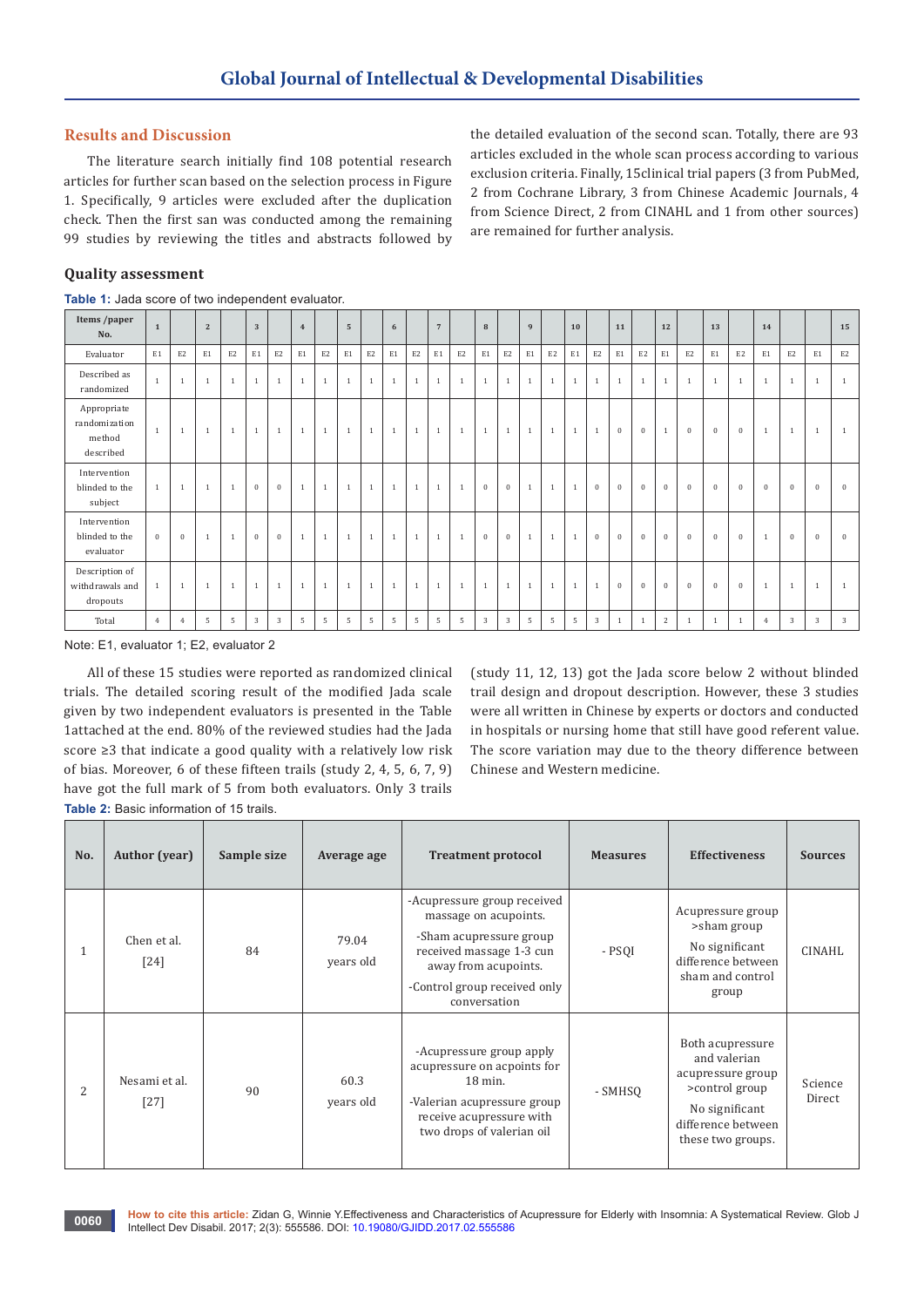# **Global Journal of Intellectual & Developmental Disabilities**

|                |                                 |                          |                    | -Control group received<br>massage at points that were<br>away from the main points<br>using the same technique<br>and for the same length of<br>time                                                                                                                                          |                                   |                                                                                                                        |                                 |
|----------------|---------------------------------|--------------------------|--------------------|------------------------------------------------------------------------------------------------------------------------------------------------------------------------------------------------------------------------------------------------------------------------------------------------|-----------------------------------|------------------------------------------------------------------------------------------------------------------------|---------------------------------|
| 3              | Lei et al.<br>$[26]$            | 68                       | 71.3<br>Years old  | -Treatment group received<br>acupoint massage on the<br>base of the interventions<br>given to the control group<br>-Control group reveived<br>routine psychological<br>health guidance and sleep<br>knowledge education                                                                        | - PSQI<br>- MMSE                  | Treatment group<br>>control group                                                                                      | Chinese<br>Academic<br>Journals |
| 4              | Shariati et al.<br>$[28]$       | 48                       | 54.5<br>Years old  | -Acupressure group received<br>acupressure plus routine<br>care<br>-Control group received only<br>routine care                                                                                                                                                                                | -PSQI                             | Acupressure Group<br>> Placebo group                                                                                   | Science<br>Direct               |
| 5              | Nordio &<br>Romanelli<br>$[19]$ | 64.05<br>40<br>years old |                    | -Acupressure group received<br>wrist acupressure device<br>treatment on acupoint<br>-Placebo group received<br>wrist acupressure treatment<br>on non-acupoint.                                                                                                                                 | -GHQ<br>-STAI<br>- PSQI<br>- MLT  | Acupressure<br>treatment ><br>Control group                                                                            | PubMed                          |
| 6              | <b>Tsay</b><br>$[21]$           | 98                       | 55.5 years old     | -Experimental receive<br>acupressureplus usual care<br>-Placebo receive sham<br>acupressure 1cm away<br>meridians plus usual care<br>-Controlgroups receive<br>usual care                                                                                                                      | -PSQI<br>-Sleep Log<br>-MOS SF-36 | Acupressure group<br>>Sham group ><br>Control group                                                                    | CINAHL                          |
| $\overline{7}$ | Abedian et al.<br>$[15]$        | 120                      | 50.7<br>Years old  | -Acupressure group received<br>massage on acupoints.<br>-Sham acupressure group<br>received massage on non-<br>acupints 1-3 cun away from<br>true points.<br>-The control group only<br>received the weekly control<br>of blood pressure and<br>speech communication<br>about health question. | - PSQI                            | Acupressure group<br>> Sham group><br>Control group                                                                    | PubMed                          |
| 8              | Zheng et al.<br>75<br>$[32]$    |                          | 59.84<br>years old | -Experiental group received<br>both conventional treatment<br>& health guidance and<br>acupressure treatment.<br>-Control group only receive<br>conventional treatment &<br>health guidance                                                                                                    | -PSQI<br>-Blood pressure          | Experimental<br>group > control<br>group                                                                               | Cochrane<br>Library             |
| 9              | Reza, et al.<br>$[7]$           | 75.21<br>90<br>years old |                    | -Acupressure group received<br>acupressure plus usual care.<br>-Sham acupressure group<br>received sham acupressure<br>0.5 cun away from true<br>acupressure points and<br>usual cure.<br>-Control group received<br>usual cure                                                                | -PSQI<br>-Sleep log               | Acupressure group<br>>Sham group<br>Control group<br>No significant<br>difference between<br>sham and control<br>group | Science<br>Direct               |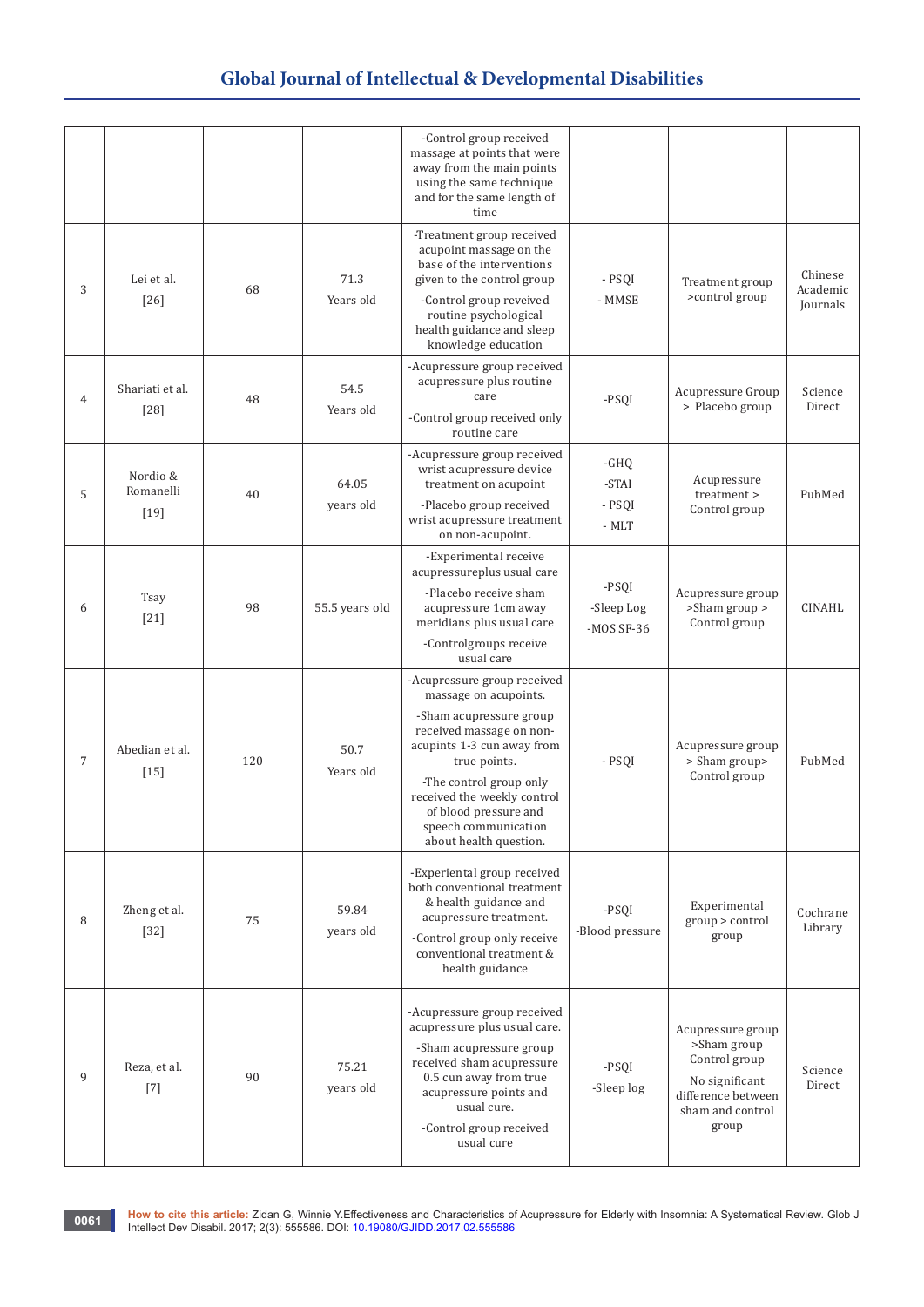# **Global Journal of Intellectual & Developmental Disabilities**

| 10 | Sun et al.<br>$[29]$ | 50  | 68.83<br>vears old                                                                                                       | -Acupressure group reveived<br>standard acupressure on the<br>HT7 points of both wrists.<br>-Control group received<br>only light touch on the same<br>places | - AIS<br>- PSQI            | Experimental<br>group > control<br>group                                                                          | Science<br>Direct                               |
|----|----------------------|-----|--------------------------------------------------------------------------------------------------------------------------|---------------------------------------------------------------------------------------------------------------------------------------------------------------|----------------------------|-------------------------------------------------------------------------------------------------------------------|-------------------------------------------------|
| 11 | Oiu et al.<br>[20]   | 89  | 46<br>vears old                                                                                                          | -Treatment group received<br>acupressure at night<br>-Control group eat<br>Estazolam 2mg every night.                                                         | -Sleeping<br>duration time | Total effective rate<br>of treatment group<br>is 92.5%.<br>Total effective rate<br>of control is 86.1%.           | Chinese<br>Academic<br>Journals                 |
| 12 | He et al.<br>$[24]$  | 66  | -Treatment group received<br>72<br>acupressure at night<br>-Control group eat<br>years old<br>Estazolam 2mg every night. |                                                                                                                                                               | -Sleeping<br>duration time | Total effective rate<br>of treatment group<br>is 93.9%.<br>Total effective rate<br>of control group is<br>78.80%. | Chinese<br>Academic<br>Journals                 |
| 13 | Sun et al.<br>$[30]$ | 50  | 71.4<br>years old                                                                                                        | -Experimental group<br>received acupressure.<br>-Control group received<br>slight touch                                                                       | $-AIS$<br>- PSOI           | Experimental<br>group> Control<br>group                                                                           | Chinese<br>Electronic<br>Periodical<br>Services |
| 14 | Lu et al.<br>$[23]$  | 60  | 69.60 years old                                                                                                          | -Experimental group<br>received acupressure.<br>-Control group received<br>routine care                                                                       | - PSOI                     | Experimental<br>group> Control<br>group<br>Acupressure group                                                      |                                                 |
| 15 | Tsay<br>$[31]$       | 106 | 58.2 years old                                                                                                           | -Acupressure group received<br>acupressure<br>-TEAS group received teas<br>treatment<br>-Control groups only<br>received routine care                         | -PFS<br>-PSOI<br>-BDI      | and TEAS group><br>Control group<br>No significant<br>difference between<br>acupressure and<br>TEAS groups        | Cochrane<br>Library<br>PubMed                   |

Note: RCT, Randomized Controlled Trail; CT, Controlled Trail; PSQI, Pittsburgh Sleep Quality Index; SMHSQ, St.Mary's Hospital Sleep Questionnaire; MMSE, mini-mental state examination; GHQ, General Health Questionnaire; STAI, State-Trait Anxiety Inventory; MLT, Urinary Melatonin; MRS, Menopause Rating Scale; AIS, Athens Insomnia Scale; MOS SF36, Medical Outcome Study Short Form 36. TEAS, Transcutaneous Electrical Acupoint Stimulation; PFS, Piper Fatigue Scale; BDI, Beck Depression Inventory.

### **Effectiveness**

Basic information of the 15 reviewed studies was summarized in Table 2. Totally, there were 1134 insomnia patients included in trails with the average age of 63.76 years old. All the trails indicated that acupressure has a good therapeutic effectiveness on insomnia in the elderly.

**Two-arm clinical trail:** A two-arm trail was adopted by 9 of the studies (study 3, 4, 5, 8, 10, 11, 12, 13, 14) to compare the outcome measures between or within two groups. Results showed that compare to the control groups which received routine care such as psychological health guidance, slight touch and sleep knowledge education, treatment groups that received acupressure except usual care were reported to be more effective (study 3, 4, 8, 10, 13, 14). To note that study 5 conducted by [19] set up a placebo group instead of a control group and use a wrist band device instead of traditional finger pressure. Although a good treatment effect has been received in the acupressure group, whether the placebo group was effective or not remains unknown. Study 11 and 12 of [20] and [19] compared the effectiveness between acupressure therapy and medication therapy according to the Sleeping

duration time before and after treatment within each group. Results indicated that both acupressure and medications have therapeutic effect on insomnia but acupressure was found to be more effective. However, these two Chinese studies have not adopt common western standardized outcome measures such as Pittsburgh Sleep Quality Index (PSQI) and only present result by effective rate. Although the effective rate definition was not standardized [18], this expression straightforwardly presented the improvement or reduction in treatment effectiveness.

**Three arm clinical trial:** Other 6 studies adopted threearm trail design by setting three groups for better comparison. Except the acupressure group and control group, studies 1, 6, 7, 9 added a sham acupressure group by applying pressure on non acupoints about 1-10cm away from true acupoints avoiding meridians. Two of the trails (study 1 and 9) reported that acupressure was more effective than both sham group and control group while there was no significant difference between sham and control groups. However, results of study 6 and 7 indicated that sham acupressure was more effective than usual care in control group while acupressure treatment still have the highest effectiveness. The therapeutic effect in sham group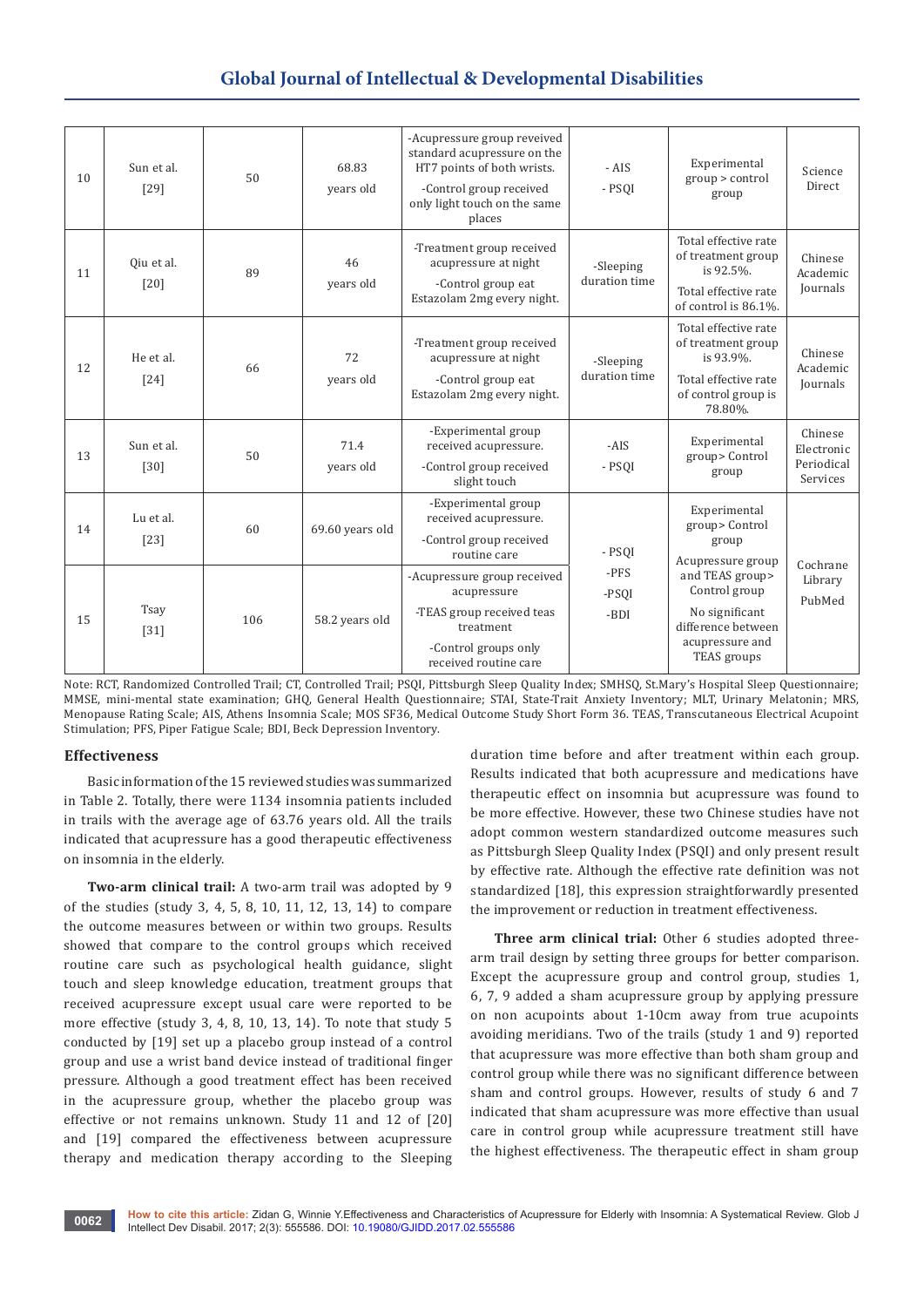may because the sham points were too close to the true points that still within the effective area. Physiological or psychological effect also works. Besides, the acupressure techniques used on non acupoints in sham groups may achieve body relaxation which also leads to a better sleep quality [15,21]. Another two studies (2 & 15) compared the effectiveness between the mono therapy of acupressure and the combination therapy of Valerian acupressure or Transcutaneous Electrical Acupoints Stimulation (TEAS). It was reported that both the acupressure mono therapy and combination therapy no matter acupressure with valerian oil or acupressure with electrical stimulation had significant effectiveness in treating insomnia in the elderly when compared to control groups.

# **Characteristics**

Acupressure treatment protocol details for insomnia of all the 15 studies were summarized in Table 3 regarding acupoints, pressure and specific interventions.

| $\mathbf{1}$   | Chen et al.                        | DU20 Baihui, GB20 Fengchi,                                                                             | 3 weeks   | About 15 minutes, 2 minutes for each acupoint, for 5 days per<br>week (rest on weekends)                                                                                                                                                                                      |
|----------------|------------------------------------|--------------------------------------------------------------------------------------------------------|-----------|-------------------------------------------------------------------------------------------------------------------------------------------------------------------------------------------------------------------------------------------------------------------------------|
|                | $[24]$                             | Ex-HN18Anmian, HT7 Shenmen (ear &<br>hand)                                                             |           | The mean forces of fingers of left and right hands were from<br>3.69 to 3.98 kg                                                                                                                                                                                               |
|                |                                    |                                                                                                        |           | Interventions conducted between 1 PM and prior to sleep<br>(before 10 PM)                                                                                                                                                                                                     |
| 2              | Nesami<br>et  <br>al.              | HT7 Shenmen (ear & hand); EX-HN3<br>Yingtang, GB20 Fengchi, K11 Yongquan                               | 3 nights  | Totally 18 minutes, 2-minute pressure for every point with a<br>1-second rest rotationally at 2 rounds/sec with the thumb.                                                                                                                                                    |
|                | $[27]$                             |                                                                                                        |           | Intervention conducted three consecutive nights between 7<br>PM and 10 PM.                                                                                                                                                                                                    |
|                |                                    |                                                                                                        |           | Received acupressure with a pressure of approximately 3-4 kg<br>in every point                                                                                                                                                                                                |
| 3              | Lei et al.<br>[26]                 | Ex-HN18 Anmian, GB 20 Fengchi,<br>EX-HN 5 Taiyang, HT 7 Shenmen,                                       | 3 months  | Pressing each points each time lasting for 1-2s and repeated<br>40-50 times.                                                                                                                                                                                                  |
|                |                                    | PC 6 Neiguan, SP 6 Sanyinjiao                                                                          |           | There were 4 times massage every day, respectively at 8:00,<br>12:00, 18:00 and the time before going to bed.                                                                                                                                                                 |
| $\overline{4}$ | Shariati et<br>al.<br>$[28]$       | HT 7 Shenmen, LI4 Hegu,<br>SP 6 Sanyinjiao                                                             | 4 weeks   | The time of interventions was limited to 15 min, consisting of<br>9 min of acupoints massage (3 min per acupoint) and 6 min<br>of massage the areas near the acupionts to relax the person.<br>3 days per week. This action was done rapidly at the rate of 2<br>rotations/s. |
| 5              | &<br>Nordio<br>Romanelli<br>$[19]$ | HT7 Shenmen                                                                                            | 20 nights | Wear devices>wrist band> for entire 20 nights period and at<br>exactly 22:00 h each night.                                                                                                                                                                                    |
| 6              | Tsay<br>$[21]$                     | HT7 Shenmen (ear & hand),<br>K11 Yongquan                                                              | 4 weeks   | The time of interventions was limited to 14 minutes, consisting<br>of 5 minutes of massage to relax the personand 9 minutes of<br>acupoints massage (3 minutes per acupoint).                                                                                                 |
|                |                                    |                                                                                                        |           | force of finger pressure between 3 and 4 kg                                                                                                                                                                                                                                   |
| $\overline{7}$ | Abedian et<br>al.<br>$[15]$        | HT7 Shenmen, SP 6 Sanyinjiao,<br>EX-HN3 Yingtang, GB20 Fengchi                                         | 4 weeks   | The intervention time was limited to 10 minutes. It was done<br>1 to 2 hours before sleeping, each night (except Fridays) by<br>circular massage covering 1 cm diameter.                                                                                                      |
|                |                                    |                                                                                                        |           | full pressure of approximately 3-4 kg on the points without<br>pain.                                                                                                                                                                                                          |
| 8              | Zheng et al.<br>$[32]$             | HT7 Shenmen, KI3 Taixi                                                                                 | 4 weeks   | The acupressure was applied 5 min per point once or twice per<br>day (before the noon break and night sleep, a total of 40 min<br>per day of acupressure).                                                                                                                    |
| 9              | Reza, et al.<br>$[7]$              | PC 6 Neiguan, K11 Yungchuan,<br>Shenmen<br>(ear<br>&<br>hand),<br>HT7<br>SP6Sanyinjiao, Ex-HN18 Anmian | 4weeks    | Subjects in the experimental group received acupressure<br>massage three times a week for 4 weeks; in addition, patients<br>were requested to efrain from massaging any acupoints during<br>the study period. The mean forces of fingers of left and                          |
|                |                                    |                                                                                                        |           | right hands were from 3.39 to 3.21 kg                                                                                                                                                                                                                                         |
| 10             | Sun et al.<br>$[22]$               | Shenmen point (HT7)                                                                                    | 5 weeks   | On both wrists with an interval of five-second pressure<br>followed by one-second rest for 5 min. The exerted pressure<br>should have been within 3-5 kg, using a standard scale.                                                                                             |

**Table 3:** Acupressure treatment protocol details of the 15 trails.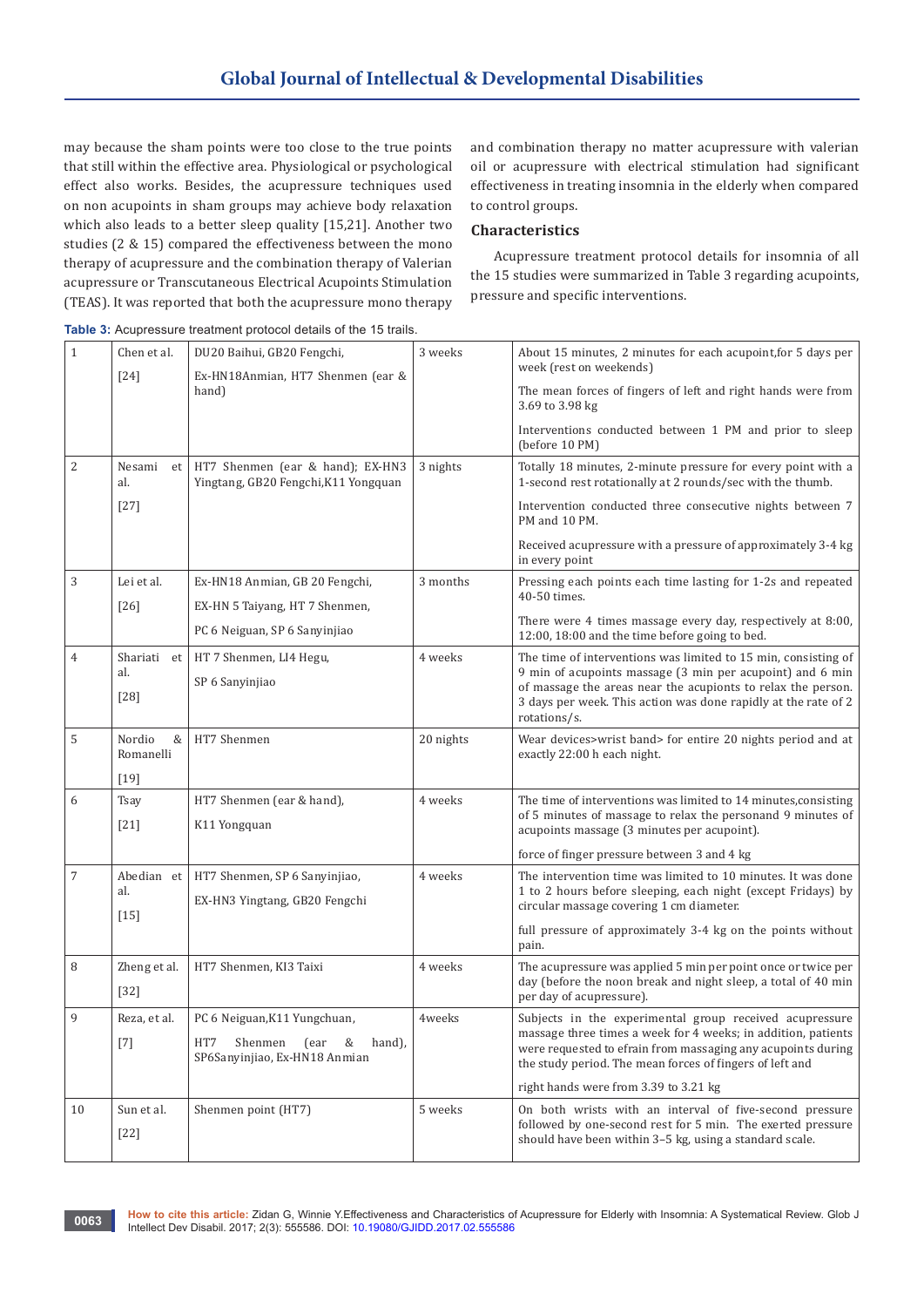# **Global Journal of Intellectual & Developmental Disabilities**

| 11 | Qiu et al.<br>[20]   | DU23Shangxing, GB20 Fengchi,<br>EX-HN3 Yingtang, BL2 Zanzhu<br>EX-HN5 Taiyang, DU20 Baihui;, SJ23<br>Sizhukong, GB21 Jianjing  | 26 days | Apply pressure on Tai yang, Fengchi, Jian jin 10 times and other<br>acupoints 36 times at night               |
|----|----------------------|--------------------------------------------------------------------------------------------------------------------------------|---------|---------------------------------------------------------------------------------------------------------------|
| 12 | He et al.<br>$[24]$  | DU23 Shangxing, GB20 Fengchi,<br>EX-HN3 Yingtang, BL2 Zanzhu<br>EX-HN5 Taiyang, DU20 Baihui;, SJ23<br>Sizhukong, GB21 Jianjing | 2 weeks | Apply pressure on Tai yang, Fengchi, Jian jin 10 times and other<br>acupoints 36 times at night, last 20 mins |
| 13 | Sun et al.<br>$[30]$ | K11 Yongquan                                                                                                                   | 3 weeks | The pressure is about 3-5 kg lasting 5min one time, limit to<br>15min                                         |

 **Acupoints:** Totally, there were 18 core acupoints noted in these 15 acupressure trials with the frequency shown in Figure 2. The most commonly used acupoint is the HT 7 (Shenmen) in hand with the frequency of 11 followed by GB 20 (Baihui) on head and K11 (Yongquan) on feet noted by 6 trials respectively. Besides, 50% of the 18 acupoints concentrating on head including DU20 (Baihui), DU23 (Shangxing), GB20 (Fengchi), BL2 (Zanzhu), SJ 23(Sizhukong), EX-HN5(Taiyang), EX-HN3(Yintang), Ex-HN18 (Anmian) and auricular HT 7 (Shenmen).



**Pressure:** A pressure need to be applied on each acupoint with a specific force range when conducting the acupressure intervention on human body. Too light pressure may have no or little effectiveness on insomnia which was usually used in sham group and have been proved to have no or little effectiveness on insomnia [22]. Otherwise, too much pressure may cause discomfort or even make patients injured with bruising. According to the intervention information in Table 3, the range of pressure force was usually between 3kg to 5kg. To explore the most appropriate pressure force for various patients, the force could be gradually increased from 3kg until the participant has a tolerable sensation of soreness [23].

**Intervention:** Most of the trials stated detailed interventions as shown in Table 3. To summarize, the mean duration of acupressure conduction lasted about 15min one time and 1 to 4 times per day. Each acupoint applied pressure for 2 to 5 min with the frequency of 2-5 seconds pressure (2-3 rotations/s) and 1 second rest. Besides, many studies (study 1, 2, 5, 7, 8)

suggested that it was better for patients to receive acupressure in the afternoon before noon break or in the evening prior to night sleep. Moreover, treatment period noted in the 15 trials ranged from 3 nights to 3 months. Most of the studies conducted interventions for 4 consecutive weeks [24-32].

# **Conclusion**

This systematic review evaluated the effectiveness of acupressure for insomnia in the elderly and summarized the treatment characteristics of this tradition Chinese medicine technique. Although all of the selected acupressure studies see a significant effectiveness on insomnia in the elderly, there still remain some limitations that need to pay attention to. First, researches on acupressure for insomnia are limited, a systematic review process could only find a few studies that have reference value. Second, some of the studies especially those written in Chinese have a relatively lower Jada score without blind trial design and withdraw description. Third, when recruit participants, the history of other interventions such as drugs have not been recorded that might have some impacts on the results. Besides, some studies have insufficient subjects for each separate subgroup analysis. Moreover, more than half of the studies have not conduct a three-arm trial including an acupressure group, a sham acupressure group and a control group to minimize bias. Last but not the least, it is difficult for the elderly or careers to find accurate true acupoints and conduct appropriate intervention. In some trials sham acupoints were set too close to true points that fail to have an effective comparison with true acupressure group.

Consider the effectiveness, characteristics and limitations of current researches on acupressure, recommendation could be given as future directions of acupressure therapy and relevant therapeutic garments development. We recommend that the 5 most effective acupoints including HT 7 (Shenmen) on both hands, GB 20 (Baihui) on head and K11 (Yongquan) on both feet could be regarded as design reference considering their body locations. According to the result that 50% of the core acupoints concentrating on head, relevant therapeutic garment such as head band, gorro could be designed. Before garment design, investigation on a variety of requirements referring to human comfort or device usability should be conducted via questionnaire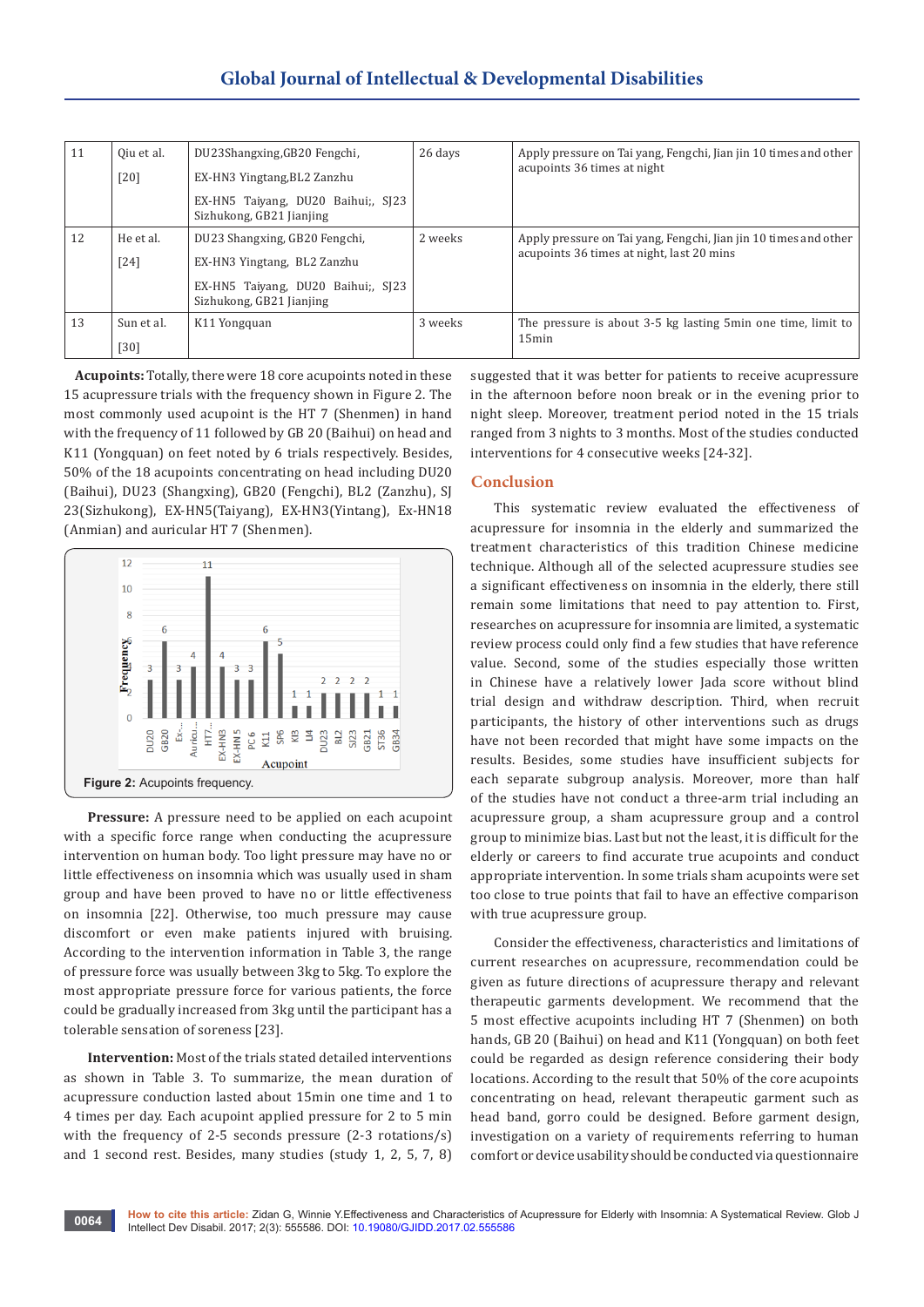or interview to satisfy requirements of users. To note that physical sensation of comfort on different part of the therapeutic garments should be tested and adjusted when people wear it during different locomotion or in different posture. Combination therapy of acupressure such as herb acupressure, electrical acupressure, and heat acupressure could be adopted in garments by smart textiles, metal yarns, mini battery, etc. matching the meridians or acupoints on human body. Moreover, acupressure force applied on each selected acupoint should be tested while patients are static or dynamic. When the therapeutic garment is developed, it is necessary to conduct a randomized control trial with three-arm design (acupressure group, sham acupressure group and control group) among suitable subjects to ensure the effectiveness. Sham acupoints could not be too close to the true point in order to avoid the effective area and main meridians. On the whole, acupressure therapeutic garment has the potential to provide promising methods for insomnia and highly improve the life quality of the elderly.

### **Acknowledgement**

The author would like to thank the funding from the Central Research Grant (research student account RUDM) and also thank Dr. Ameersing Luximon for helping paper risk of bias assessment as one of the evaluators.

### **References**

- 1. Roepke SK, Ancoli-Israel S (2010) Sleep disorders in the elderly. Indian Journal of Medical Research 131(2): 302.
- 2. Liu X, Liu L (2005) Sleep habits and insomnia in a sample of elderly persons in China. Sleep 28(12): 1579-1587.
- 3. Galimi R (2010) Insomnia in the elderly: An update and future challenges. Giornale di Gerontologia 58(4): 231-247.
- 4. Roszkowska J, Geraci SA (2010) Management of insomnia in the geriatric patient. Am J Med 123(12): 1087-1090.
- 5. Montgomery P, Shepard LD (2010) Reviews in Clinical Gerontology Insomnia in older people Insomnia in older people. Reviews in Clinical Gerontology Reviews in Clinical Gerontology Reviews in Clinical Gerontology 20(20): 205-218.
- 6. Tsou MT (2013) Prevalence and risk factors for insomnia in communitydwelling elderly in northern Taiwan. Journal of Clinical Gerontology and Geriatrics 4(3): 75-79.
- 7. Reza H, Kian N, Pouresmail Z, Masood K, Sadat Seyed Bagher M, et al. (2010) The effect of acupressure on quality of sleep in Iranian elderly nursing home residents. Complement Ther Clin Pract 16(2): 81-85.
- 8. Tel H (2013) Sleep quality and quality of life among the elderly people. Neurology Psychiatry and Brain Research 19(1): 48-52.
- 9. Avidan AY, Fries BE, James ML, Szafara KL, Wright GT, et al. (2005) Insomnia and hypnotic use, recorded in the minimum data set, as predictors of falls and hip fractures in Michigan nursing homes J Am Geriatr Soc 53(6): 955-962.
- 10. Bloom HG, Ahmed I, Alessi CA, Ancoli-Israel S, Buysse DJ, et al. (2009) Evidence-based recommendations for the assessment and management of sleep disorders in older persons. J Am Geriatr Soc 57(5): 761-789.
- 11. Wolkove N (2007) In older people Review. 176(9): 1299-1304.
- 12. Navarro B, López-Torres J, Andrés F, Latorre JM, Montes MJ, et al. (2013) Validation of the insomnia in the elderly scale for the detection of insomnia in older adults. Geriatr Gerontol Int 13(3): 646-653.
- 13. Kamel NS, Gammack JK (2006) Insomnia in the Elderly: Cause, Approach, and Treatment. Am J Med 119(6): 463-469.
- 14. Cherniack EP (2006) The use of alternative medicine for the treatment of insomnia in the elderly COMPLEMENTARY AND ALTERNATIVE. Experimental Gerontology, pp. 21-30.
- 15. Abedian Z, Eskandari L, Abdi H, Ebrahimzadeh S (2015) The Effect of Acupressure on Sleep Quality in Menopausal Women: A Randomized Control Trial. Iran J Med Sci 40(4): 328-334.
- 16. Chan Kf, Ng P, Ng Ky (2006) The effects of an intervention group with the support of non-pharmacological Chinese medicine on older Chinese adults with insomnia: a pilot study. International Social Work 49(6): 791–803.
- 17. Valente S (2015) Evaluating and Managing Insomnia: Nonpharmacological Treatments. Journal of Sleep Disorders & Therapy 4(2): 2-5.
- 18. Yeung WF (2012) Acupressure, reflexology, and auricular acupressure for insomnia: A systematic review of randomized controlled trials. Sleep Medicine 13(8): 971-984.
- 19. Nordio M, Romanelli F (2008) Efficacy of wrists overnight compression (HT 7 point) on insomniacs: Possible role of melatonin? Minerva Med 99(6): 539-547.
- 20. Qiu RJ (2000) Observation of the Clinical Effects of Acupuncture Points in Head for Insomnia. NangFang Journal of Nursing 7(1): 4.
- 21. Tsay SL, Rong JR, Lin PF (2003) Acupoints massage in improving the quality of sleep and quality of life in patients with end-stage renal disease. J Adv Nurs 42(2): 134-142.
- 22. Sun JL, Sung MS, Huang MY, Cheng GC, Lin CC (2010) Effectiveness of acupressure for residents of long-term care facilities with insomnia: A randomized controlled trial. Int J Nurs Stud 47(7): 798-805.
- 23. Lu MJ, Lin ST, Chen KM, Tsang HY, Su SF (2013) Acupressure Improves Sleep Quality of Psychogeriatric Inpatients. Nurs Res 62(2): 130-137.
- 24. Chen ML, Lin LC, Wu SC, Lin JG (1999) The effectiveness of acupressure in improving the quality of sleep of institutionalized residents. J Gerontol A Biol Sci Med Sc 54(8): M389-M394.
- 25. Foley DJ, Monjan AA, Brown SL, Simonsick EM, Wallace RB et al. (1995) Sleep complaints among elderly persons: an epidemiologic study of three communities. Sleep 18(6): 425-432.
- 26. Lei XF, Chen XL, Lin JX, Ai-fang Bao, Xu-cai Tao (2015) Clinical study on acupoint massage in improving cognitive function and sleep quality of elderly patients with hypertension. J Acupunct Tuina Sci 13(3): 175- 179.
- 27. Bagheri-Nesami M, Gorji MA, Rezaie S, Pouresmail Z, Cherati JY (2015) Journal of Traditional and Complementary Medicine Effect of acupressure with valerian oil 2.5% on the quality and quantity of sleep in patients with acute coronary syndrome in a cardiac intensive care unit. J Tradit Complement Med 5(4): 241-247.
- 28. Shariati A, Jahani S, Hooshmand M, Khalili N (2014) The effect of acupressure on sleep quality in hemodialysis patients. Complement Ther Med 20(6): 417-423.
- 29. Sun JL, Sung MS, Huang MY, Cheng GC, Lin CC (2010) Effectiveness of acupressure for residents of long-term care facilities with insomnia: A